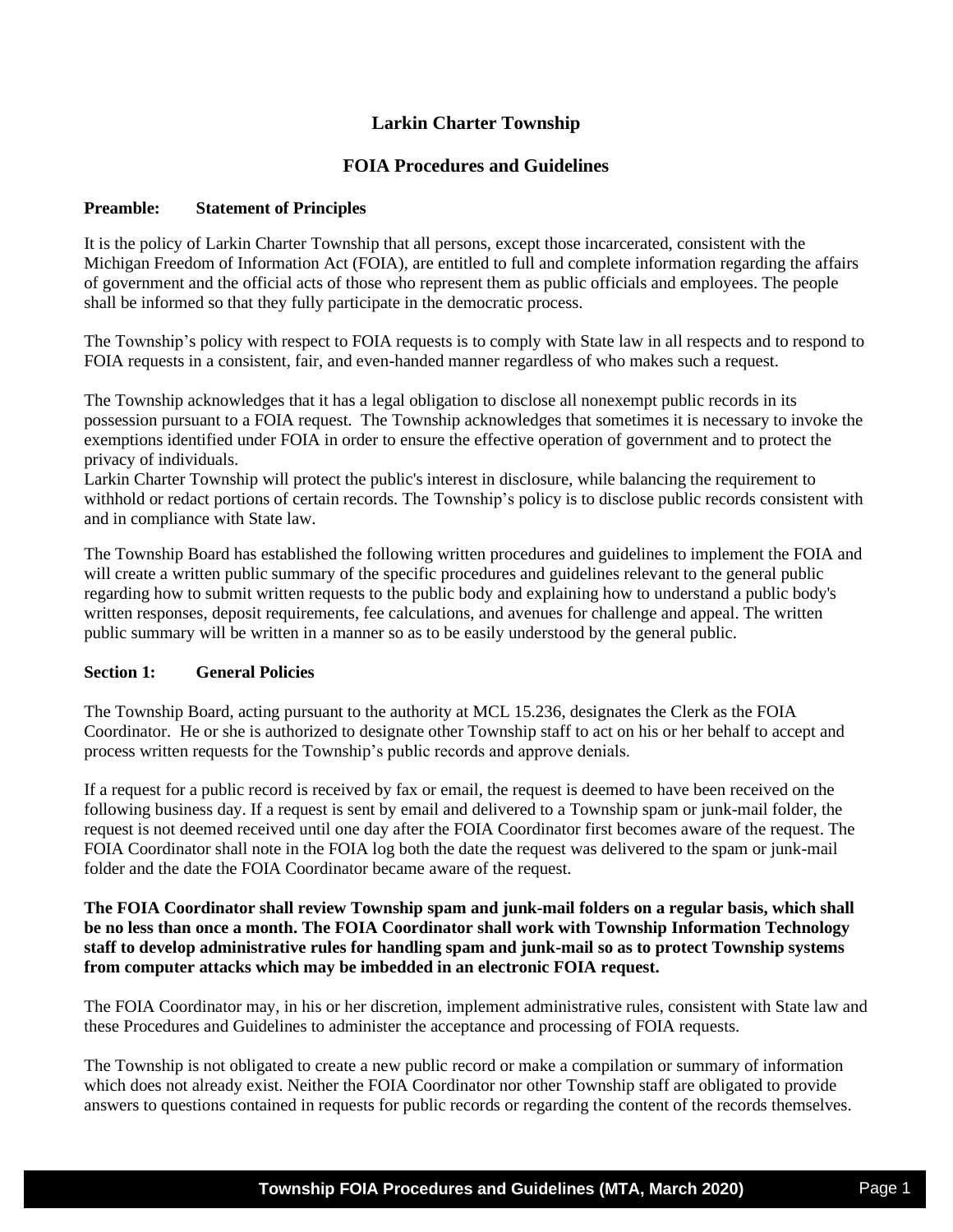The FOIA Coordinator shall keep a copy of all written requests for public records received by the Township on file for a period of at least one year.

The Township will make this Procedures and Guidelines document and the Written Public Summary publicly available without charge. If it does not, the Township cannot require deposits or charge fees otherwise permitted under the FOIA until it is in compliance.

A copy of this Procedures and Guidelines document and the Township's Written Public Summary must be publicly available by providing free copies both in the Township's response to a written request and upon request by visitors at the Township's office.

This Procedures and Guidelines document and the Township's Written Public Summary will be maintained on the Township's website at: http://www.larkintownship.org/foia\_docs.asp, so a link to those documents will be provided in lieu of providing paper copies of those documents.

#### **Section 2: Requesting a Public Record**

No specific form to submit a request for a public record is required. However, the FOIA Coordinator may make available a FOIA Request Form for use by the public.

Requests to inspect or obtain copies of public records prepared, owned, used, possessed or retained by the Township may be submitted on the Township's FOIA Request Form, in any other form of writing (letter, fax, email, etc.), or by verbal request.

Verbal requests for records may be documented by the Township on the Township's FOIA Request Form.

If a person makes a verbal, non-written request for information believed to be available on the Township's website, where practicable and to the best ability of the employee receiving the request, shall be informed of the pertinent website address.

A written request must sufficiently describe a public record so as to enable Township personnel to identify and find the requested public record.

A request from a person, other than an individual who qualifies as indigent under MCL 15.234(2)(a), must include the requesting person's complete name, address, and contact information, and, if the request is made by a person other than an individual, the complete name, address, and contact information of the person's agent who is an individual. An address must be written in compliance with United States Postal Service addressing standards:

> JANE SMITH *(or ABC MOVERS)* 1500 E MAIN AVE STE 201 SPRINGFIELD VA 22162-1010

Contact information must include a valid telephone number or electronic mail address.

Written requests for public records may be submitted in person or by mail to any Township office. Requests may also be submitted electronically by fax and email. Upon their receipt, requests for public records shall be promptly forwarded to the FOIA Coordinator for processing.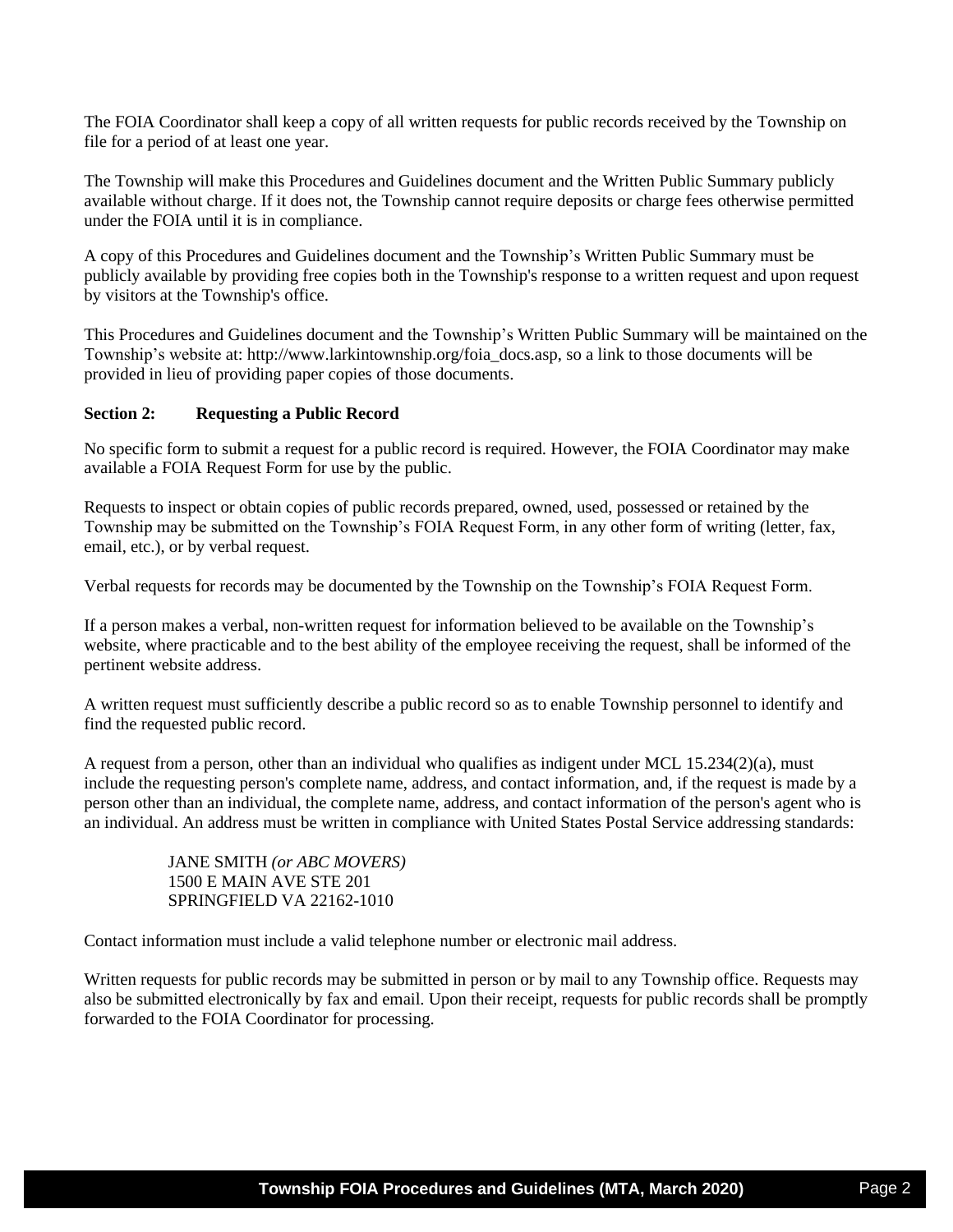A person making a request may stipulate that the public body's response be electronically mailed (email), delivered by facsimile (fax), or delivered by first-class mail, and the township will comply unless the township lacks the technological capability to provide an electronically mailed or facsimile response.

A person may request that public records be provided on non-paper physical media, emailed or other otherwise provided to him or her in digital form in lieu of paper copies. The Township will comply with the request only if it possesses the necessary technological capability to provide records in the requested non-paper physical media format.

A person may subscribe to future issues of public records that are created, issued or disseminated by Larkin Charter Township on a regular basis. A subscription is valid for up to 6 months and may be renewed by the subscriber.

A person serving a sentence of imprisonment in a local, state or federal correctional facility is not entitled to submit a request for a public record. The FOIA Coordinator will deny all such requests.

## **Section 3: Processing a Request**

Unless otherwise agreed to in writing by the person making the request, the Township will issue a response within 5 business days of receipt of a FOIA request. If a request is received by fax, email or other electronic transmission, the request is deemed to have been received on the following business day.

The Township will respond to a request in one of the following ways:

- Grant the request.
- Issue a written notice denying the request.
- Grant the request in part and issue a written notice denying in part the request.
- Issue a notice indicating that due to the nature of the request the Township needs an additional 10 business days to respond for a total of no more than 15 business days. Only one such extension is permitted.
- Issue a written notice indicating that the public record requested is available at no charge on the Township's website.

### *When a request is granted:*

If the request is granted, or granted in part, the FOIA Coordinator will require that payment be made in full for the allowable fees associated with responding to the request before the public record is made available.

The FOIA Coordinator shall provide a detailed itemization of the allowable costs incurred to process the request to the person making the request.

A copy of these Procedures and Guidelines and the Written Public Summary will be provided to the requestor free of charge with the response to a written request for public records\*, provided however, that because these Procedures and Guidelines, and the Written Public Summary are maintained on the Township's website at: http://www.larkintownship.org/foia\_docs.asp, a link to the Procedures and Guidelines and the Written Public Summary will be provided in lieu of providing paper copies of those documents.

If the cost of processing a FOIA request is \$50 or less, the requester will be notified of the amount due and where the documents can be obtained.

If the cost of processing a FOIA request is expected to exceed \$50 based on a good-faith calculation, or if the requestor has not paid in full for a previously granted request, the Township will require a good-faith deposit pursuant to Section 4 of this policy before processing the request.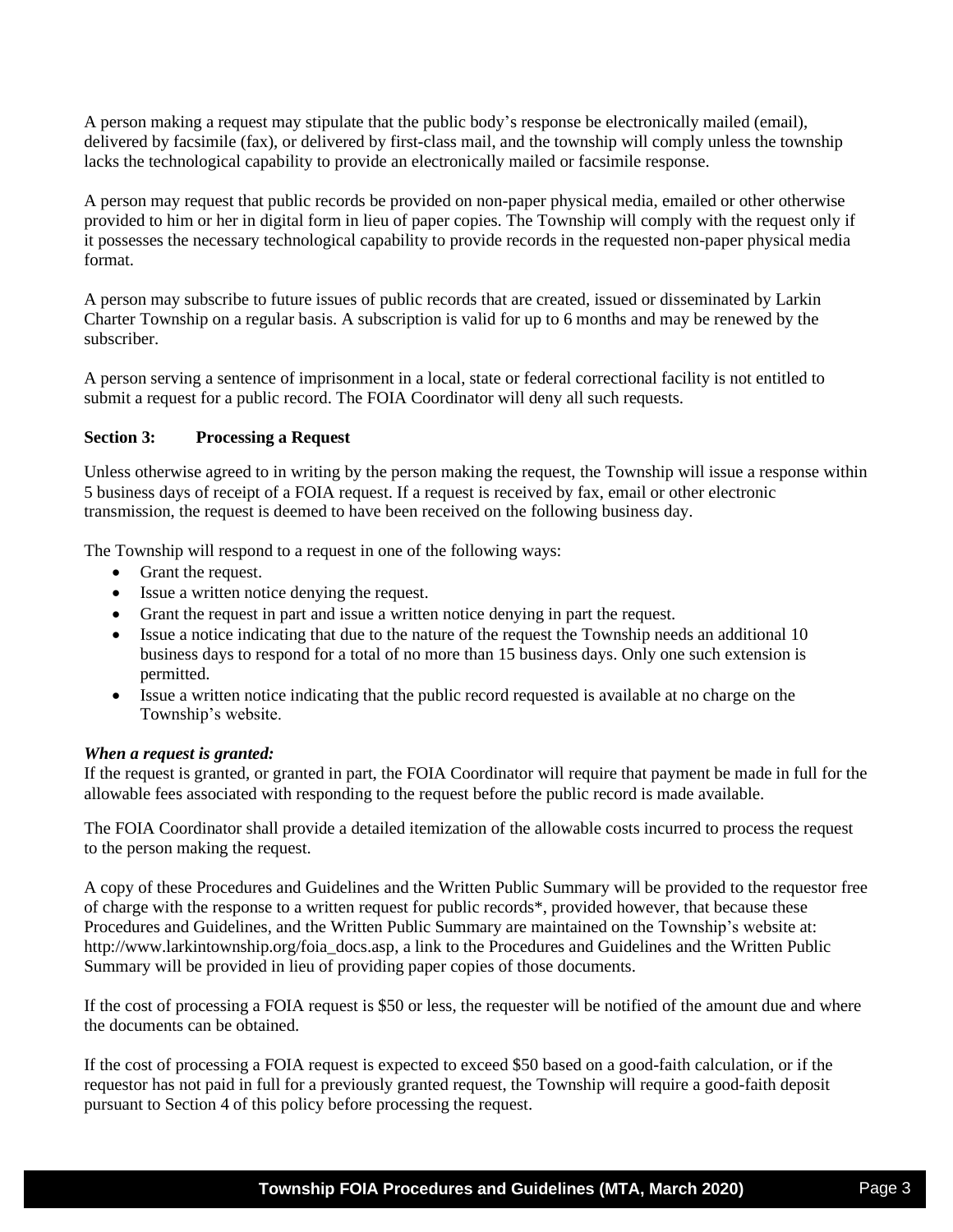In making the request for a good-faith deposit the FOIA Coordinator shall provide the requestor with a detailed itemization of the allowable costs estimated to be incurred by the Township to process the request and also provide a best efforts estimate of a time frame it will take the Township to provide the records to the requestor. The best efforts estimate shall be nonbinding on the Township, but will be made in good faith and will strive to be reasonably accurate, given the nature of the request in the particular instance, so as to provide the requested records in a manner based on the public policy expressed by Section 1 of the FOIA.

### *When a request is denied or denied in part:*

If the request is denied or denied in part, the FOIA Coordinator will issue a Notice of Denial which shall provide in the applicable circumstance:

- An explanation as to why a requested public record is exempt from disclosure; or
- A certificate that the requested record does not exist under the name or description provided by the requestor, or another name reasonably known by the Township; or
- An explanation or description of the public record or information within a public record that is separated or deleted from the public record; and
- An explanation of the person's right to submit an appeal of the denial to either the office of the Township Clerk or seek judicial review in the Midland County Circuit Court;
- An explanation of the right to receive attorneys' fees, costs, and disbursements as well actual or compensatory damages, and punitive damages of \$1,000, should they prevail in Circuit Court.
- The Notice of Denial shall be signed by the FOIA Coordinator.

If a request does not sufficiently describe a public record, the FOIA Coordinator may, in lieu of issuing a Notice of Denial indicating that the request is deficient, seek clarification or amendment of the request by the person making the request. Any clarification or amendment will be considered a new request subject to the timelines described in this Section.

### *Requests to inspect public records:*

The Township shall provide reasonable facilities and opportunities for persons to examine and inspect public records during normal business hours. The FOIA Coordinator is authorized to promulgate rules regulating the manner in which records may be viewed so as to protect Township records from loss, alteration, mutilation or destruction and to prevent excessive interference with normal Township operations.

Upon receiving a written or verbal request to inspect township records, the township shall furnish the requesting person with a reasonable opportunity and reasonable facilities for inspection and examination of its public records.

A person shall be allowed to inspect public records during usual business hours, not less than four hours per day. The public does not have unlimited access to township offices or facilities, and a person may be required to inspect records at a specified counter or table, and in view of township personnel.

Township officials, appointees, staff or consultants/contractors assisting with inspection of public records shall inform any person inspecting records that only pencils, and no pens or ink, may be used to take notes.

In coordination with the official responsible for the records, the FOIA coordinator shall determine on a case-bycase basis when the township will provide copies of original records, to allow for blacking out exempt information, to protect old or delicate original records, or because the original record is a digital file or database not available for public inspection.

The Clerk is responsible for identifying if records or information requested by the public is stored in digital files or e-mail, even if the public does not specifically request a digital file or e-mail.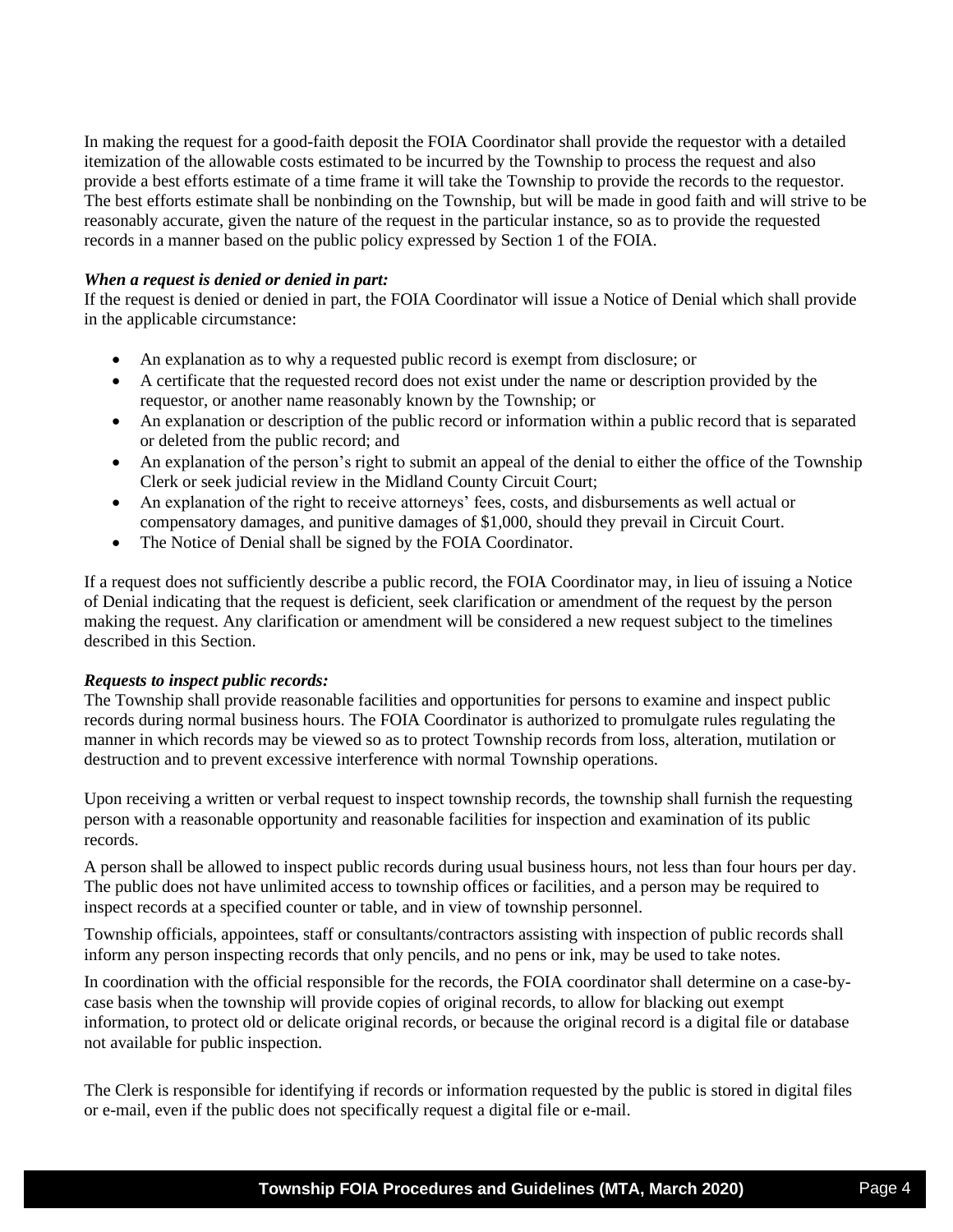A person cannot remove books, records or files from the place the township has provided for the inspection.

No documents shall be removed from the office of the custodian of those documents without permission of that custodian, except by court order, subpoena or for audit purposes. The official shall be given a receipt listing the records being removed. Documents may be removed from the office of the custodian of those documents with permission of that custodian to accommodate public inspection of those documents.

In coordination with the official responsible for the records, the FOIA coordinator will determine *(by policy, on a case-by-case basis, or both)* when the township will provide copies of original records, to allow for blacking out exempt information, to protect old or delicate original records, or because the original record is a digital file or database not available for public inspection. *Optional:* A fee will be charged for copies made to enable public inspection of records, according to the township's FOIA policy.

#### *Requests for certified copies:*

The FOIA Coordinator shall, upon written request, furnish a certified copy of a public record at no additional cost to the person requesting the public record.

#### **Section 4: Fee Deposits**

If the fee estimate is expected to exceed \$50.00 based on a good-faith calculation, the requestor will be asked to provide a deposit not exceeding one-half of the total estimated fee.

If a request for public records is from a person who has not paid the Township in full for copies of public records made in fulfillment of a previously granted written request, the FOIA Coordinator will require a deposit of 100% of the estimated processing fee before beginning to search for a public record for any subsequent written request by that person when all of the following conditions exist:

- The final fee for the prior written request is not more than 105% of the estimated fee;
- The public records made available contained the information sought in the prior written request and remain in the Township's possession;
- The public records were made available to the individual, subject to payment, within the time frame estimated by the Township to provide the records;
- Ninety (90) days have passed since the FOIA Coordinator notified the individual in writing that the public records were available for pickup or mailing;
- The individual is unable to show proof of prior payment to the Township; and
- The FOIA Coordinator has calculated a detailed itemization that is the basis for the current written request's increased estimated fee deposit.

The FOIA Coordinator will not require an increased estimated fee deposit if any of the following apply:

- The person making the request is able to show proof of prior payment in full to the Township;
- The Township is subsequently paid in full for the applicable prior written request; or
- Three hundred sixty five (365) days have passed since the person made the request for which full payment was not remitted to the Township.

If a deposit is not received by the Township within 48 days from the date that the notice of deposit requirement is sent, and if the requesting person has not filed an appeal of the deposit amount, the request shall be considered abandoned by the requesting person and the Township is no longer required to fulfill the request. Notice of a deposit requirement must include notice of the date by which the deposit must be received, which date is 48 days after the date the notice is sent.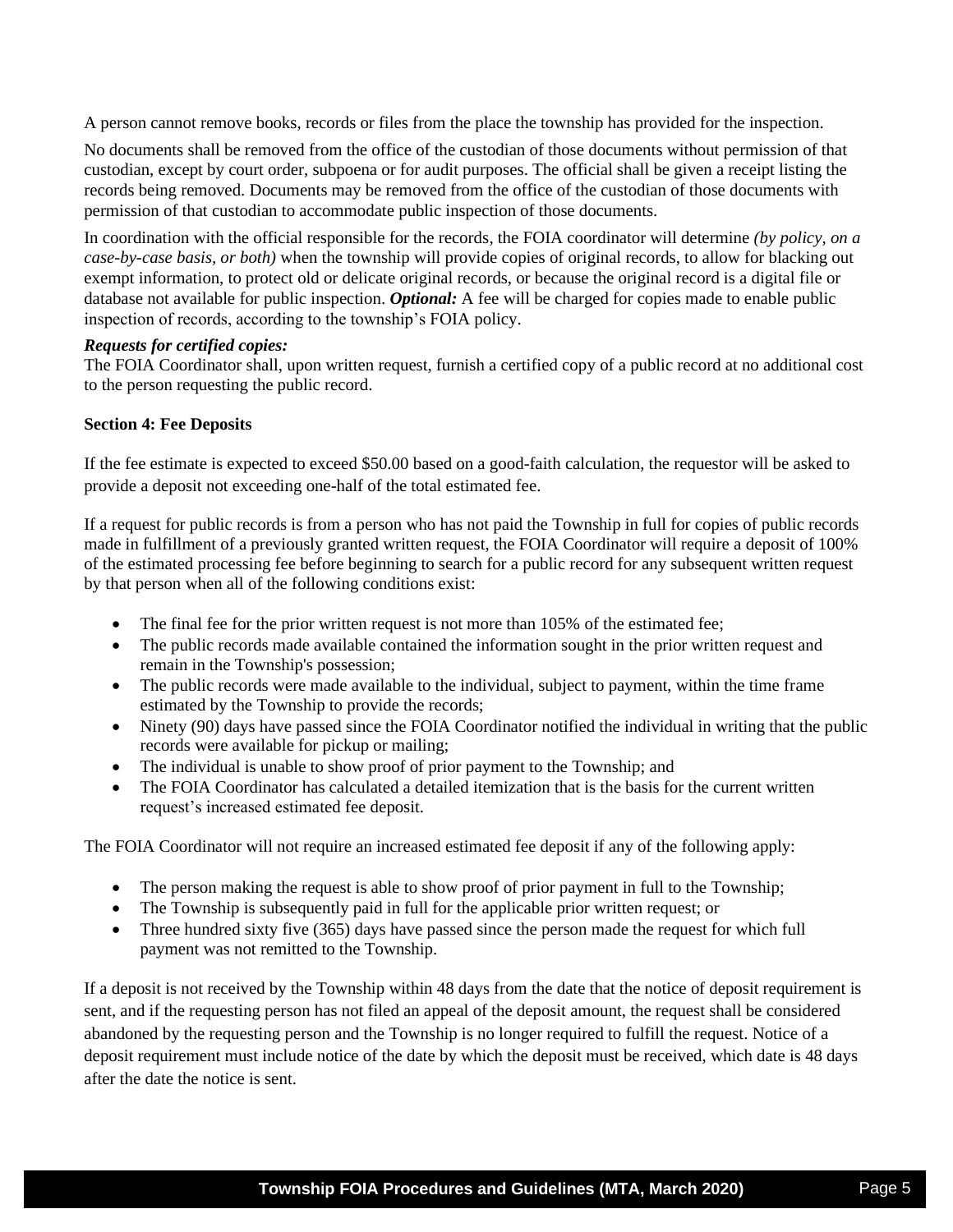### **Section 5: Calculation of Fees**

A fee may be charged for the labor cost of copying/duplication.

A fee will *not* be charged for the labor cost of search, examination, review and the deletion and separation of exempt from nonexempt information *unless* failure to charge a fee would result in unreasonably high costs to the Township because of the nature of the request in the particular instance, and the Township specifically identifies the nature of the unreasonably high costs.

Costs for the search, examination review, and deletion and separation of exempt from non-exempt information are "unreasonably high" when they are excessive and beyond the normal or usual amount for those services (Attorney General Opinion 7083 of 2001) compared to the costs of the township's usual FOIA requests, not compared to the township's operating budget. (*Bloch v. Davison Community Schools*, Michigan Court of Appeals, Unpublished, April 26, 2011)

The following factors shall be used to determine an unreasonably high cost to the Township:

- Volume of the public record requested
- Amount of time spent to search for, examine, review and separate exempt from non-exempt information in the record requested.
- Whether the public records are from more than one Township department or whether various Township offices are necessary to respond to the request.
- The available staffing to respond to the request.
- Any other similar factors identified by the FOIA Coordinator in responding to the particular request.

The Michigan FOIA statute permits the Township to charge for the following costs associated with processing a request:

- Labor costs associated with copying or duplication, which includes making paper copies, making digital copies, or transferring digital public records to non-paper physical media or through the Internet.
- Labor costs associated with searching for, locating and examining a requested public record, when failure to charge a fee will result in unreasonably high costs to the Township.
- Labor costs associated with a review of a record to separate and delete information exempt from disclosure, when failure to charge a fee will result in unreasonably high costs to the Township.
- The cost of copying or duplication, not including labor, of paper copies of public records. This may include the cost for copies of records already on the township's website if the requester asks for the township to make copies.
- The actual and most reasonably economical cost of non-paper physical media when the requester asks for records in any form of non-paper physical media. This may include the cost for copies of records already on the township's website if the requester asks for the township to make copies.
- The cost to mail or send a public record to a requestor.

Labor costs will be calculated based on the following requirements:

- All labor costs will be estimated and charged in 15-minute increments, with all partial time increments rounded down. If the time involved is less than 15 minutes, there will be no charge.
- Labor costs will be charged at the hourly wage of the lowest-paid Township employee capable of doing the work in the specific fee category, regardless of who actually performs work.
- Labor costs will also include a charge to cover or partially cover the cost of fringe benefits.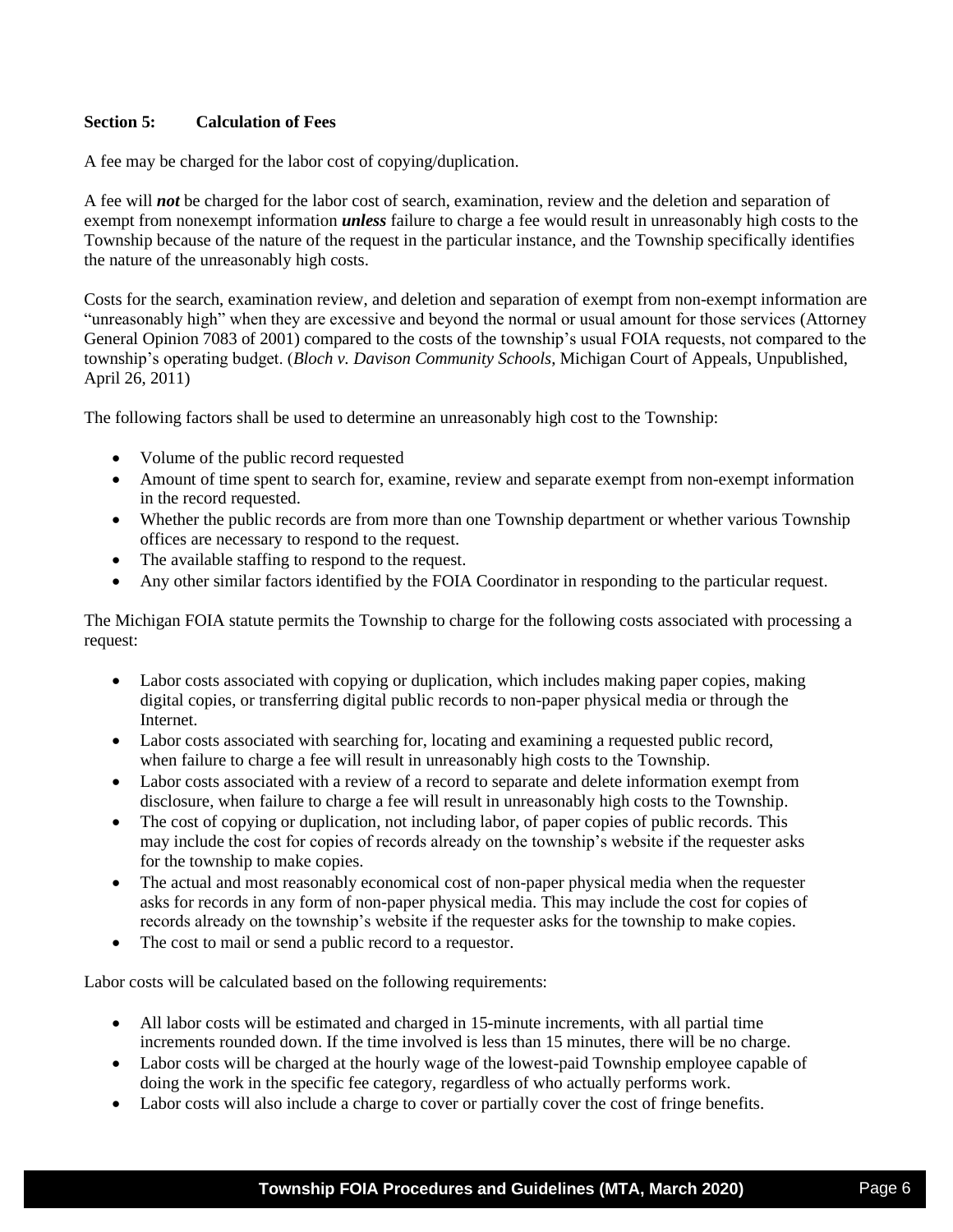- The Township may add up to 50% to the applicable labor charge amount to cover or partially cover the cost of fringe benefits, but in no case may it exceed the actual cost of fringe benefits.
- Overtime wages will not be included in labor costs unless agreed to by the requestor; overtime costs will not be used to calculate the fringe benefit cost.
- Contracted labor costs will be charged at the hourly rate of \$48.90 (6 times the state minimum hourly wage).

The cost to provide records on non-paper physical media when so requested will be based on the following requirements:

- Any form of non-paper physical media (for example, USB drives, computer disks, computer tapes or other digital or similar media) will be at the actual and most reasonably economical cost for the non-paper media.
- This cost will only be assessed if the Township has the technological capability necessary to provide the public record in the requested non-paper physical media format.
- The Township will procure any non-paper media and will not accept media from the requestor in order to ensure integrity of the Township's technology infrastructure.

The cost to provide paper copies of records will be based on the following requirements:

- Paper copies of public records made on standard letter  $(8 \frac{1}{2} \times 11)$  or legal  $(8 \frac{1}{2} \times 14)$  sized paper will not exceed \$.10 per sheet of paper. Copies for non-standard sized sheets of paper will reflect the actual cost of reproduction.
- The Township will provide records using double-sided printing, if it is cost-saving and available.

The cost to mail records to a requestor will be based on the following requirements:

- The actual cost to mail public records using a reasonably economical and justified means.
- The Township may charge for the least expensive form of postal delivery confirmation.
- No cost will be made for expedited shipping or insurance unless specified by the requestor.

If the FOIA Coordinator does not respond to a written request in a timely manner, the Township must:

- Reduce the labor costs by 5% for each day the Township exceeds the time permitted under FOIA up to a 50% maximum reduction, if *any* of the following applies:
	- o The Township's late response was willful and intentional,
	- o The written request conveyed a request for information within the first 250 words of the body of a letter facsimile, email or email attachment, or
	- o The written request included the words, characters, or abbreviations for "freedom of information," "information," "FOIA," "copy" or a recognizable misspelling of such, or legal code reference to MCL 15. 231, et seq. or 1976 Public Act 442 on the front of an envelope or in the subject line of an email, letter or facsimile cover page.
- Fully note the charge reduction in the Detailed Itemization of Costs Form.

### **Section 6: Waiver of Fees**

The cost of the search for and copying of a public record may be waived or reduced if in the sole judgment of the FOIA Coordinator a waiver or reduced fee is in the public interest because it can be considered as primarily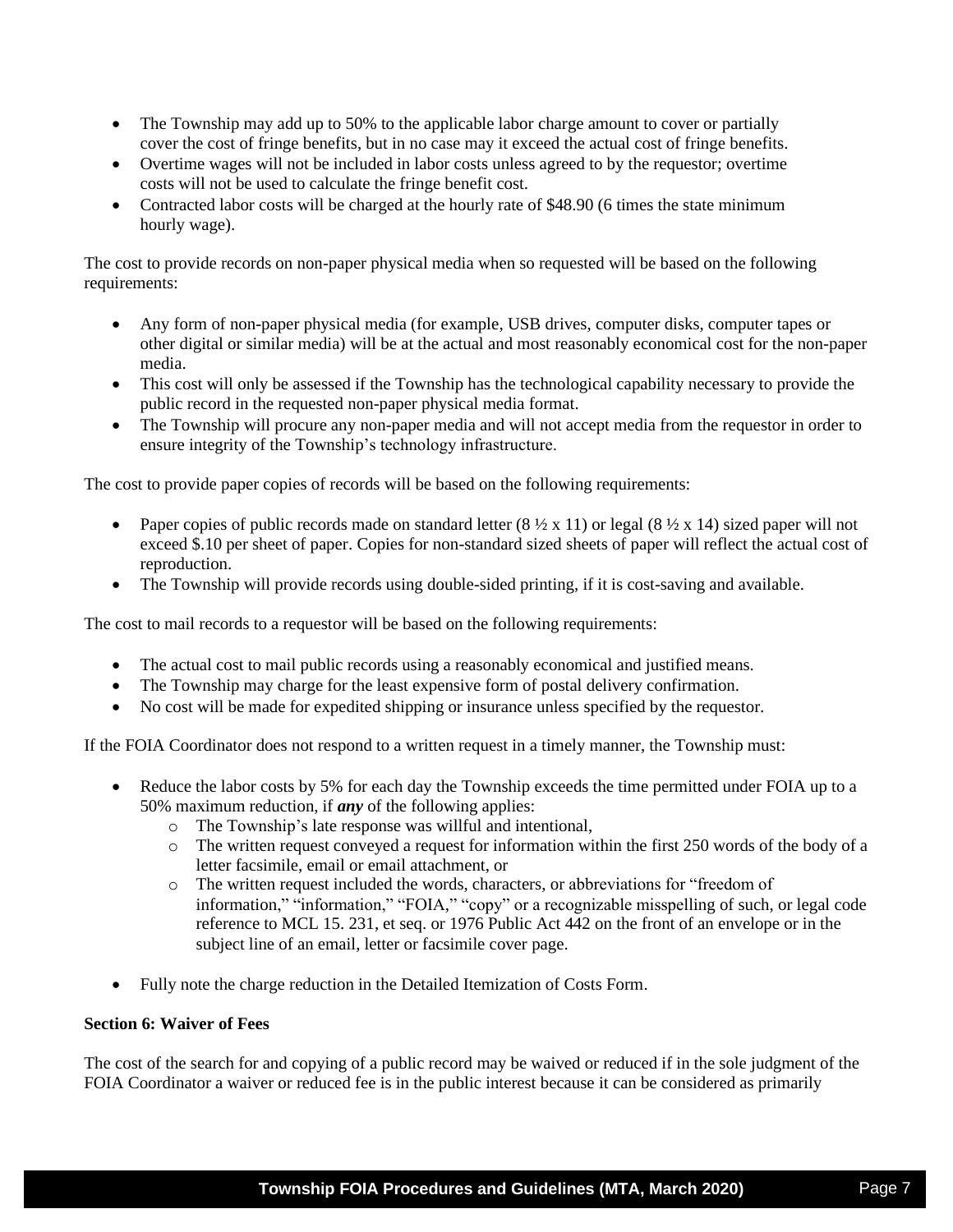benefitting the general public. The township board may identify specific records or types of records it deems should be made available for no charge or at a reduced cost. **Section 7: Discounted Fees**

### *Indigence*

The FOIA Coordinator will discount the first \$20.00 of the processing fee for a request if the person requesting a public record submits an affidavit stating that they are:

- Indigent and receiving specific public assistance, or
- If not receiving public assistance, stating facts demonstrating an inability to pay because of indigence.

An individual is not eligible to receive the waiver if:

- The requestor has previously received discounted copies of public records from the Township twice during the calendar year; or
- The requestor requests information in connection with other persons who are offering or providing payment to make the request.

An affidavit is sworn statement. The FOIA Coordinator may make a Fee Waiver Affidavit Form available for use by the public.

#### *Nonprofit organization advocating for developmentally disabled or mentally ill individuals*

The FOIA Coordinator will discount the first \$20.00 of the processing fee for a request from:

- A nonprofit organization formally designated by the state to carry out activities under subtitle C of the federal developmental disabilities assistance and bill of rights act of 2000, Public Law 106-402, and the protection and advocacy for individuals with mental illness act, Public Law 99-319, or their successors, if the request meets all of the following requirements:
	- o Is made directly on behalf of the organization or its clients.
	- o Is made for a reason wholly consistent with the mission and provisions of those laws under section 931 of the mental health code, 1974 PA 258, MCL 330.1931.
	- o Is accompanied by documentation of its designation by the state, if requested by the public body.

### **Section 8: Appeal of a Denial of a Public Record**

When a requestor believes that all or a portion of a public record has not been disclosed or has been improperly exempted from disclosure, he or she may appeal to the Township Board by filing an appeal of the denial with the office of the Township Supervisor (*or "clerk" or "FOIA Coordinator," etc.*).

The appeal must be in writing, specifically state the word "appeal" and identify the reason or reasons the requestor is seeking a reversal of the denial. The Township FOIA Appeal Form (To Appeal a Denial of Records), may be used.

The Township Board is not considered to have received a written appeal until the first regularly scheduled Township Board meeting following submission of the written appeal.

Within 10 business days of receiving the appeal the Township Board will respond in writing by:

• Reversing the disclosure denial;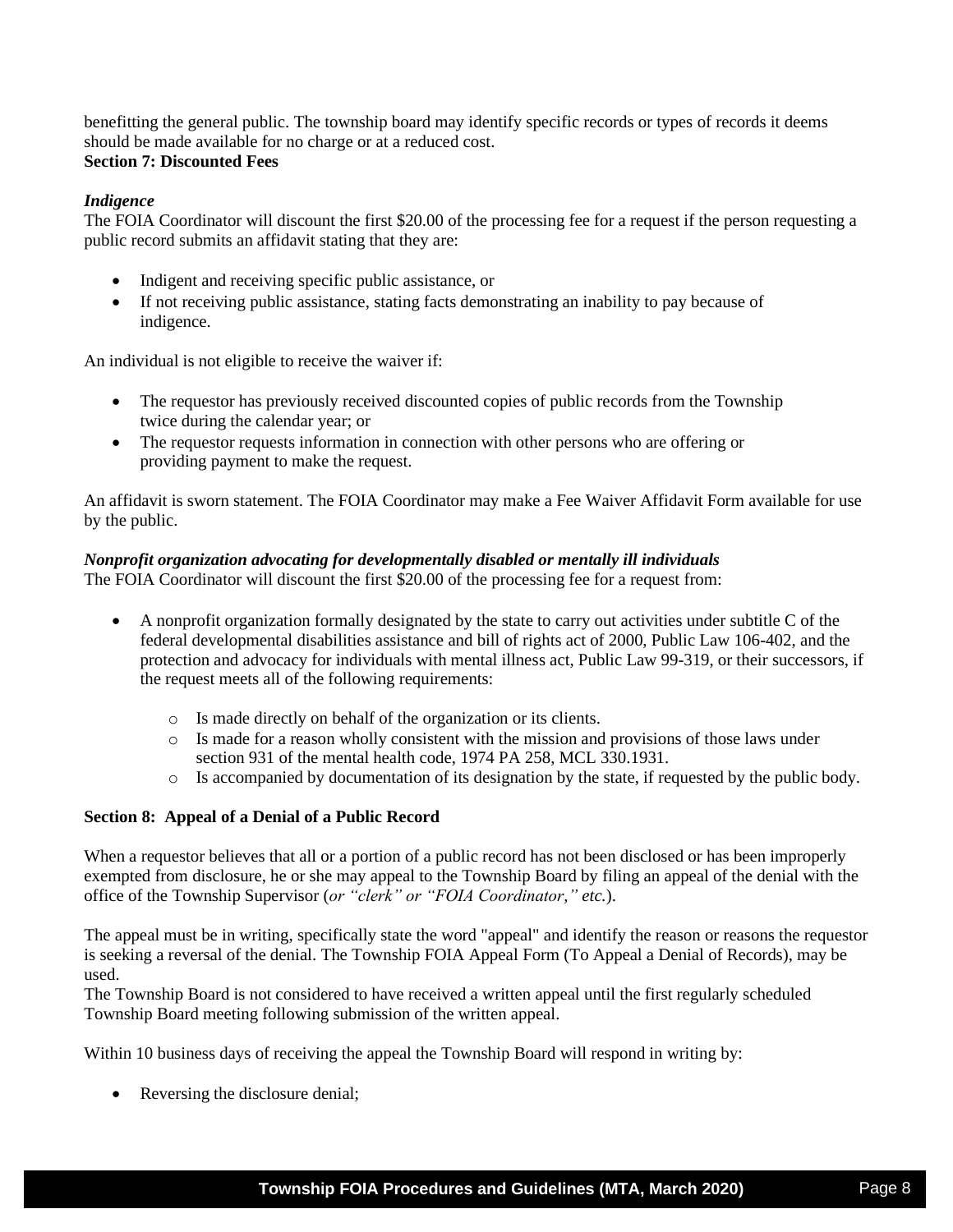- Upholding the disclosure denial; or
- Reverse the disclosure denial in part and uphold the disclosure denial in part; or
- Under unusual circumstances, issue a notice extending for not more than 10 business days the period during which the Township Board shall respond to the written appeal. The Township Board shall not issue more than 1 notice of extension for a particular written appeal.

If the Township Board fails to respond to a written appeal, or if the Township Board upholds all or a portion of the disclosure denial that is the subject of the written appeal, the requesting person may seek judicial review of the nondisclosure by commencing a civil action in Circuit Court.

Whether or not a requestor submitted an appeal of a denial to the Township Board, he or she may file a civil action in Midland County Circuit Court within 180 days after the Township's final determination to deny the request.

If a court that determines a public record is not exempt from disclosure, it shall order the Township to cease withholding or to produce all or a portion of a public record wrongfully withheld, regardless of the location of the public record. Failure to comply with an order of the court may be punished as contempt of court.

If a person asserting the right to inspect, copy, or receive a copy of all or a portion of a public record prevails in such an action, the court shall award reasonable attorneys' fees, costs, and disbursements. If the person or Township prevails in part, the court may, in its discretion, award all or an appropriate portion of reasonable attorneys' fees, costs, and disbursements.

If the court determines that the Township has arbitrarily and capriciously violated this act by refusal or delay in disclosing or providing copies of a public record, the court shall order the Township to pay a civil fine of \$1,000.00, which shall be deposited into the general fund of the state treasury. The court shall award, in addition to any actual or compensatory damages, punitive damages in the amount of \$1,000.00 to the person seeking the right to inspect or receive a copy of a public record. The damages shall not be assessed against an individual, but shall be assessed against the next succeeding public body that is not an individual and that kept or maintained the public record as part of its public function.

### **Section 9: Appeal of an Excessive FOIA Processing Fee**

"Fee" means the total fee or any component of the total fee calculated under section 4 of the FOIA, including any deposit.

If a requestor believes that the fee charged by the Township to process a FOIA request exceeds the amount permitted by state law or under this policy, he or she must first appeal to the Township Board by submitting a written appeal for a fee reduction to the office of the Township Clerk.

The appeal must be in writing, specifically state the word "appeal" and identify how the required fee exceeds the amount permitted. The Township FOIA Appeal Form (To Appeal an Excess Fee) may be used.

The Township Board is not considered to have received a written appeal until the first regularly scheduled Township Board meeting following submission of the written appeal.

Within 10 business days after receiving the appeal, the Township Board will respond in writing by:

• Waiving the fee: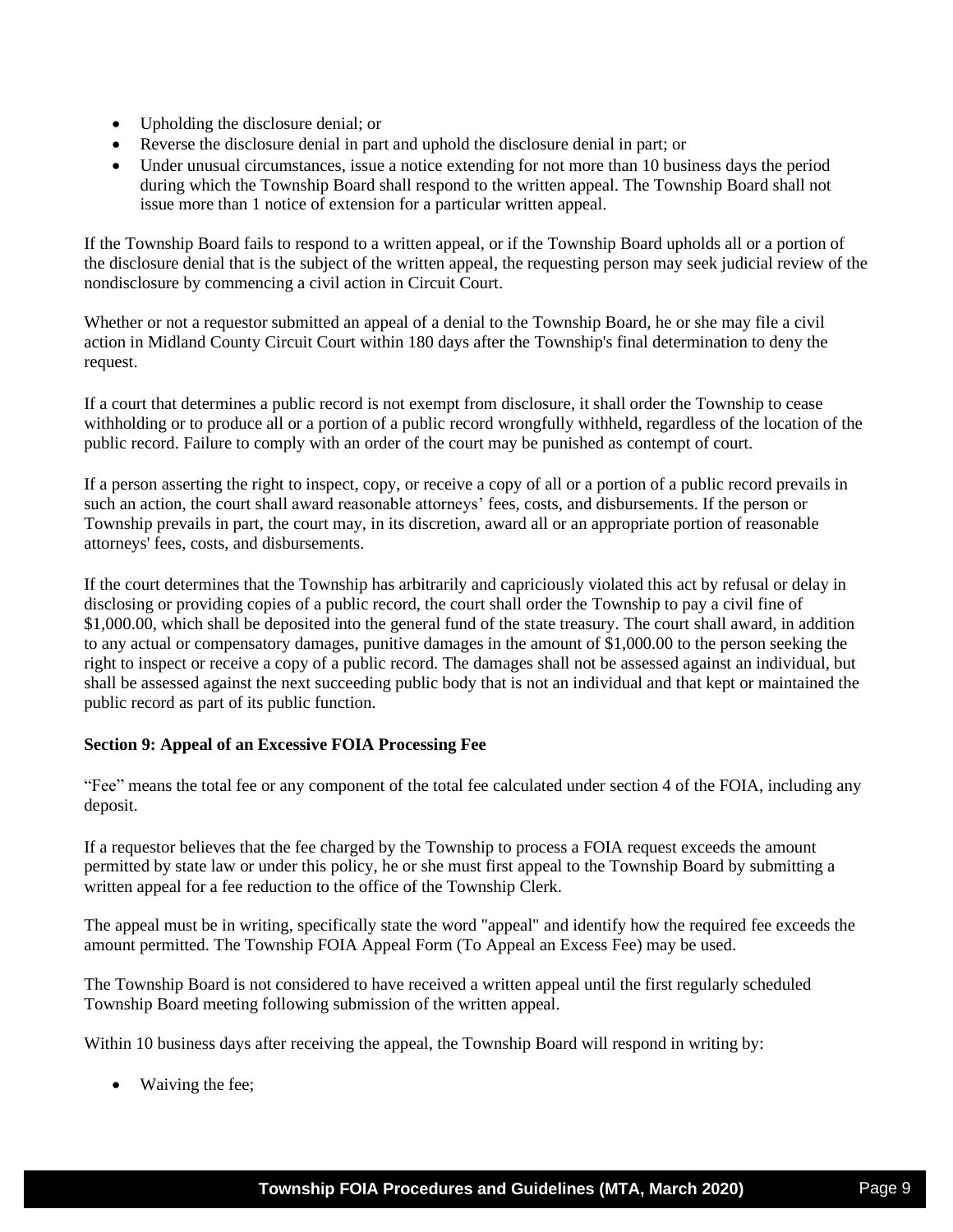- Reducing the fee and issuing a written determination indicating the specific basis that supports the remaining fee;
- Upholding the fee and issuing a written determination indicating the specific basis that supports the required fee; or
- Issuing a notice detailing the reason or reasons for extending for not more than 10 business days the period during which the Township Board will respond to the written appeal. The Township Board shall not issue more than 1 notice of extension for a particular written appeal.

Where the Township Board reduces or upholds the fee, the determination must include a certification from the Township Board that the statements in the determination are accurate and that the reduced fee amount complies with its publicly available procedures and guidelines and Section 4 of the FOIA.

Within 45 days after receiving notice of the Township Board's determination of an appeal, the requesting person may commence a civil action in Midland County Circuit Court for a fee reduction.

If a civil action is commenced against the Township for an excess fee, the Township is not obligated to complete the processing of the written request for the public record at issue until the court resolves the fee dispute.

An action shall not be filed in circuit court unless *one* of the following applies:

- The Township does not provide for appeals of fees,
- The Township Board failed to respond to a written appeal as required, or
- The Township Board issued a determination to a written appeal.

If a court determines that the Township required a fee that exceeds the amount permitted under its publicly available procedures and guidelines or Section 4 of the FOIA, the court shall reduce the fee to a permissible amount. Failure to comply with an order of the court may be punished as contempt of court.

If the requesting person prevails in court by receiving a reduction of 50% or more of the total fee, the court may, in its discretion, award all or an appropriate portion of reasonable attorneys' fees, costs, and disbursements. The award shall be assessed against the public body liable for damages.

If the court determines that the Township has arbitrarily and capriciously violated the FOIA by charging an excessive fee, the court shall order the Township to pay a civil fine of \$500.00, which shall be deposited in the general fund of the state treasury. The court may also award, in addition to any actual or compensatory damages, punitive damages in the amount of \$500.00 to the person seeking the fee reduction. The fine and any damages shall not be assessed against an individual, but shall be assessed against the next succeeding public body that is not an individual and that kept or maintained the public record as part of its public function.

#### **Section 10: Conflict with Prior FOIA Policies and Procedures; Effective Date**

To the extent that these Procedures and Guidelines conflict with previous FOIA policies promulgated by Township Board or the Township Administration these Procedures and Guidelines are controlling. To the extent that any administrative rule promulgated by the FOIA Coordinator subsequent to the adoption of this resolution is found to be in conflict with any previous policy promulgated by the Township Board or the Township Administration, the administrative rule promulgated by the FOIA Coordinator is controlling.

To the extent that any provision of these Procedures and Guidelines or any administrative rule promulgated by the FOIA Coordinator pertaining to the release of public records is found to be in conflict with any State statute, the applicable statute shall control. The FOIA Coordinator is authorized to modify this policy and all previous